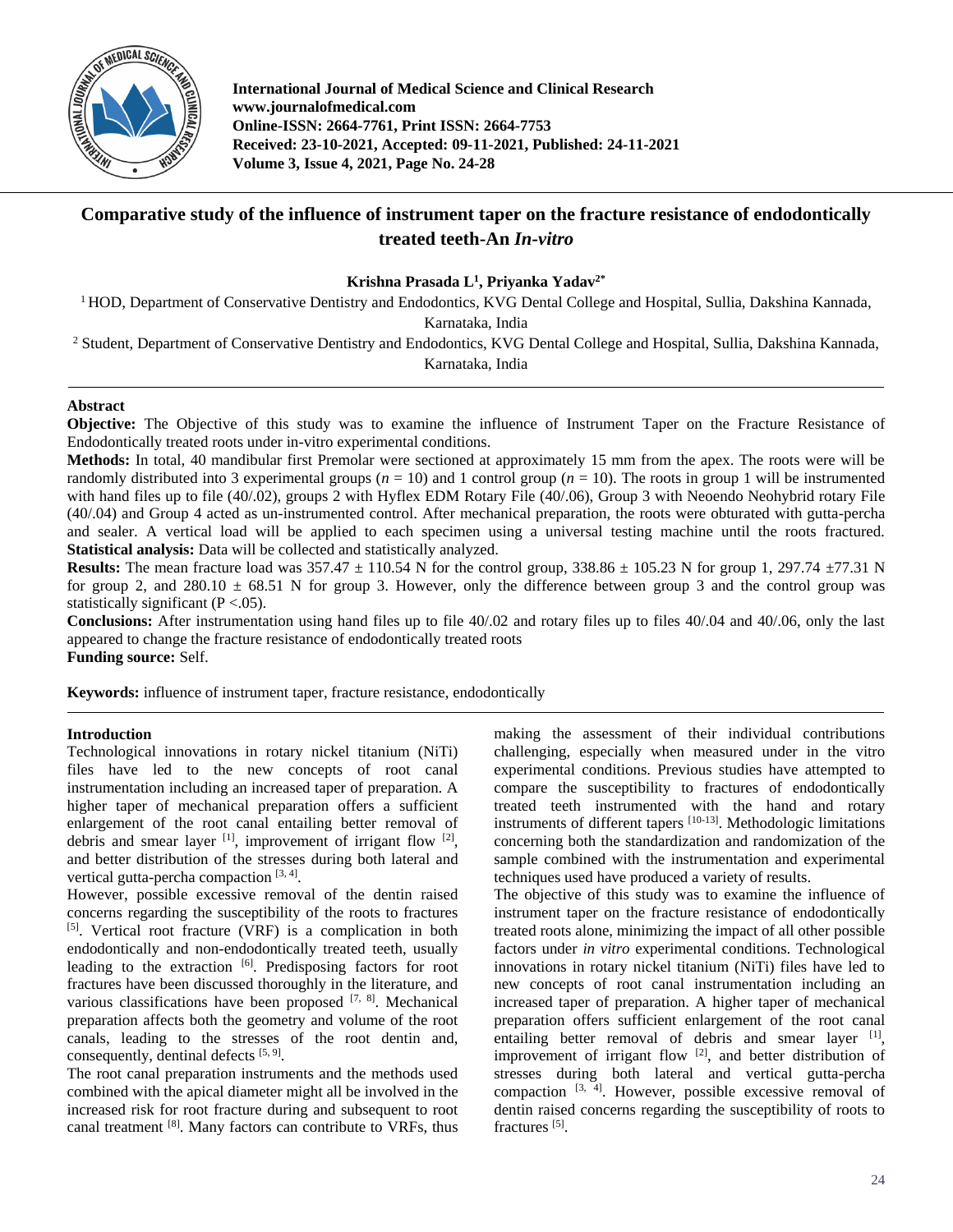Many factors can contribute to VRFs, thus making the assessment of their individual contributions challenging, especially when measured under *in vitro* experimental conditions [6] . Previous studies have attempted to compare the susceptibility to fractures of endodontically treated teeth instrumented with hand and rotary instruments of different tapers  $[7, 8]$ . Methodologic limitations concerning both the standardization and randomization of the sample combined with the instrumentation and experimental techniques used have produced a variety of results <sup>[9]</sup>. The objective of this study was to examine the influence of instrument taper on the fracture resistance of endodontically treated roots alone, minimizing the impact of all other possible factors under *in*  vitro experimental conditions [10, 11].

### **Aim of the Study**

Aim of this *study* was to examine the influence of instrument taper on the fracture resistance of endodontically treated roots under *in vitro* experimental conditions.

## **Armamenterium and Materials**

- $\blacksquare$  48 Mandibular 1<sup>st</sup> premolar
- $\blacksquare$  Hand files  $(0.2\%)$
- Neoendo neohybrid file system  $(0.4\%)$
- $-Hyflex EDM 90.6%$
- saline solution
- diamond-coated bur
- **Curing light**
- **Universal testing machine**

### **Methodology**

Each tooth was stored in 0.1% thymol solution for 5 days after extraction and then in saline solution until the performance of the compressive test. All teeth were sectioned at 15 mm from the anatomic apex using a diamond-coated bur under water cooling. Acrylic resin blocks were prepared according to the method used in earlier studies [14, 15]. Each root was wrapped in a single layer of lead foil and invested vertically in a plastic mold with self-curing acrylic resin (Kemdent, Swindom, UK), leaving approximately 1 mm of its coronal portion exposed. Subsequently, the lead foil was removed, and each root was radiographed in the MD and BL directions while mounted on its artificial socket to ensure vertical positioning. If roots diverted from the vertical position, mounting was repeated. Roots were allocated to 4 groups as follows:

- 1. **Group 1:** instrumentation with hand files up to file 40/.02  $(n = 10)$ : the root canals were shaped with stainless steel hand K-files (VDW, Munich, Germany) up to file #40, which served as the master apical file, and then flared using a step-back technique in 2-mm increments up to size #80. During instrumentation, the root canal was irrigated with approximately 13 mL 2.5% sodium hypochlorite (NaOCl) solution. After instrumentation, a final irrigation procedure was applied using 5 mL distilled water, and the roots were obturated using the single-cone technique with gutta-percha 40/.02 and AH Plus (Dentsply DeTrey, Konstanz, Germany) as the canal sealer.
- 2. **Group 2:** instrumentation with Neoendo neohybrid rotary files up to file  $40/04$  (n= 0): the root canals were shaped

with Neoendo neohybrid rotary files up to file 40/.04 following the manufacturer's protocol (ie, 10/.04, 15/.05, 20/.06, 25/.06, 30/.05, 35/.04, and 40/.04).

During instrumentation, the root canal was irrigated with approximately 13 mL 2.5% NaOCl solution. After instrumentation, a final irrigation procedure was applied using 5 mL distilled water, and roots were obturated using the single-cone technique with gutta-percha 40/.04 and AH Plus as the canal sealer.

- 3. **Group 3:** instrumentation with Hyflex EDM rotary files up to file 40/.06 (n=10): the root canals were shaped with Hyflex EDM rotary files up to file 40/.06 following the manufacturer's protocol (ie, 10/.04, 15/.05, 20/.06, 25/.07, 30/.06, 35/.06, and 40/.06). During instrumentation, the root canal was irrigated with approximately 13 mL 2.5% NaOCl solution. After instrumentation, a final irrigation procedure was applied using 5 mL distilled water, and the roots were obturated using the single-cone technique with gutta-percha 40/.06 and AH Plus as the canal sealer.
- 4. **Group 4:** control group (n=10): the root canals were not instrumented or filled. All roots were prepared.



**Fig 1**

The roots were tested with a universal testing machine (Testometric M350-10 KN: Lincoln Close, Rochdale, UK).



**Fig 2**

Force was applied with a 1-mm/min crosshead speed until root fracture occurred the load necessary to cause fracture was recorded in newtons.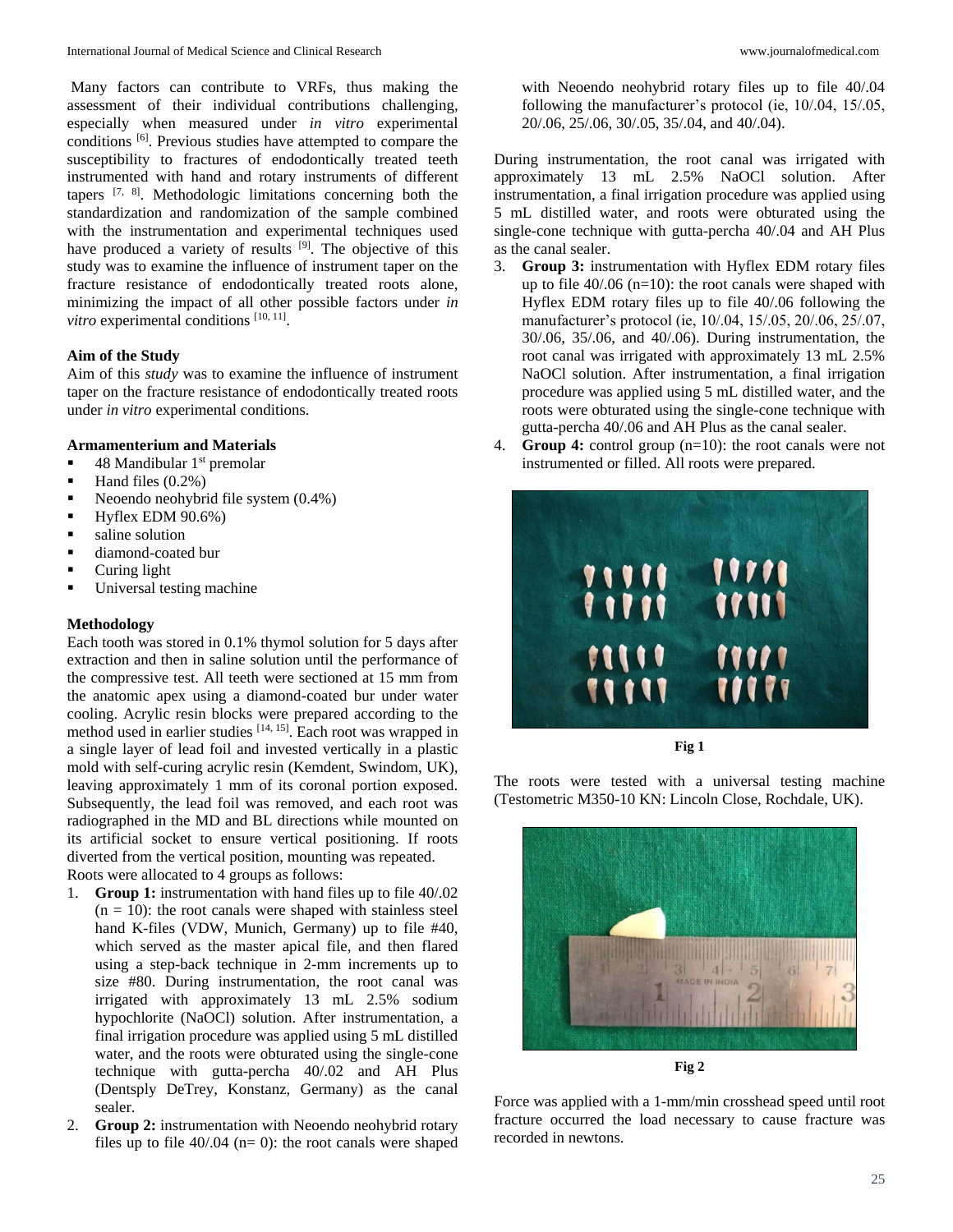#### **Investigation design**

48 Mandibular premolars complying with the inclusion criteria were sectioned at approximately 15 mm from the apex. The roots were randomly distributed into 3 experimental groups ( $n = 10$ ) and 1 control group  $(n = 10)$ The roots in group 1 were instrumented with hand files up to file 40/.02 and Groups 2 with Neoendo neohybrid rotary files up to files 40/.04 and, Groups 3 with Hyflex EDM rotary files files up to file 40/.06 Group 4 acted as uninstrumented controls After mechanical preparation, the roots were obturated with gutta-percha and sealer. This was connected to a load measuring cell which recorded the load applied to the sample at a crosshead speed of 0.75±0.25 mm/1min till the sample Fractured **Fig 3**

## **Results**

**Table 1**

| Primary data                           | Control group 4                                                                  | Group 1       | Group 2         | Group 3       | Anova (P values) |
|----------------------------------------|----------------------------------------------------------------------------------|---------------|-----------------|---------------|------------------|
| BL                                     | $3.40 + 0.69$                                                                    | $3.39 + 0.45$ | $3.62 \pm 0.44$ | $3.47 + 0.37$ | 0.408            |
| MD                                     | $5.06 + 0.41$                                                                    | $5.17 + 0.57$ | $5.28 + 0.41$   | $5.11 + 0.56$ | 0.619            |
| After fracture test data Fracture load | $357.47 \pm 110.54$ $ 338.86 \pm 105.23$ $ 297.74 \pm 77.31$ $ 280.10 \pm 68.51$ |               |                 |               | 0.493            |

#### **Discussion**

The purpose of this study was to compare the fracture resistance of the teeth instrumented with differently tapered NiTi files and hand files. Despite the accordance of current results with the previous studies  $[11, 13]$ , these are not directly correlated because of methodologic differences considering sample standardization, statistical analyses applied, specimen preparation, and the instrumentation performed [15, 16]. The standardization of the sample is an important parameter in the fracture resistance studies using natural teeth [16].

It is generally accepted that the fracture resistance of an endodontically treated tooth is directly related to the amount of remaining sound tooth structure  $[17, 18]$ . Variations in root dimensions may affect the residual dentin thickness after the instrumentation with different tapers. Also, the most susceptible roots to fracture are those with the narrow MD diameter compared with the BL dimension [19]. In the previous studies, the dimensions of the roots were omitted or poorly examined <sup>[10, 12, 13]</sup>. Only Zandbiglari *et al* <sup>[11]</sup> used roots with a standardized length and BL diameter. However, the MD diameter and weight of these roots were not examined.

After the fracture test, the use of correlation analysis to ensure standardization found in the previous studies  $[21, 22]$  could potentially introduce bias because interactions between several variables <sup>[23]</sup>. Hence, regression analysis was used instead to estimate the impact of the instrument taper and the latent variable on fracture resistance  $[23, 24]$ . The purpose of introducing the latent variable in the regression equation was to evaluate whether other conditions (eg, inadequate standardization) could affect the results or not. Thus, having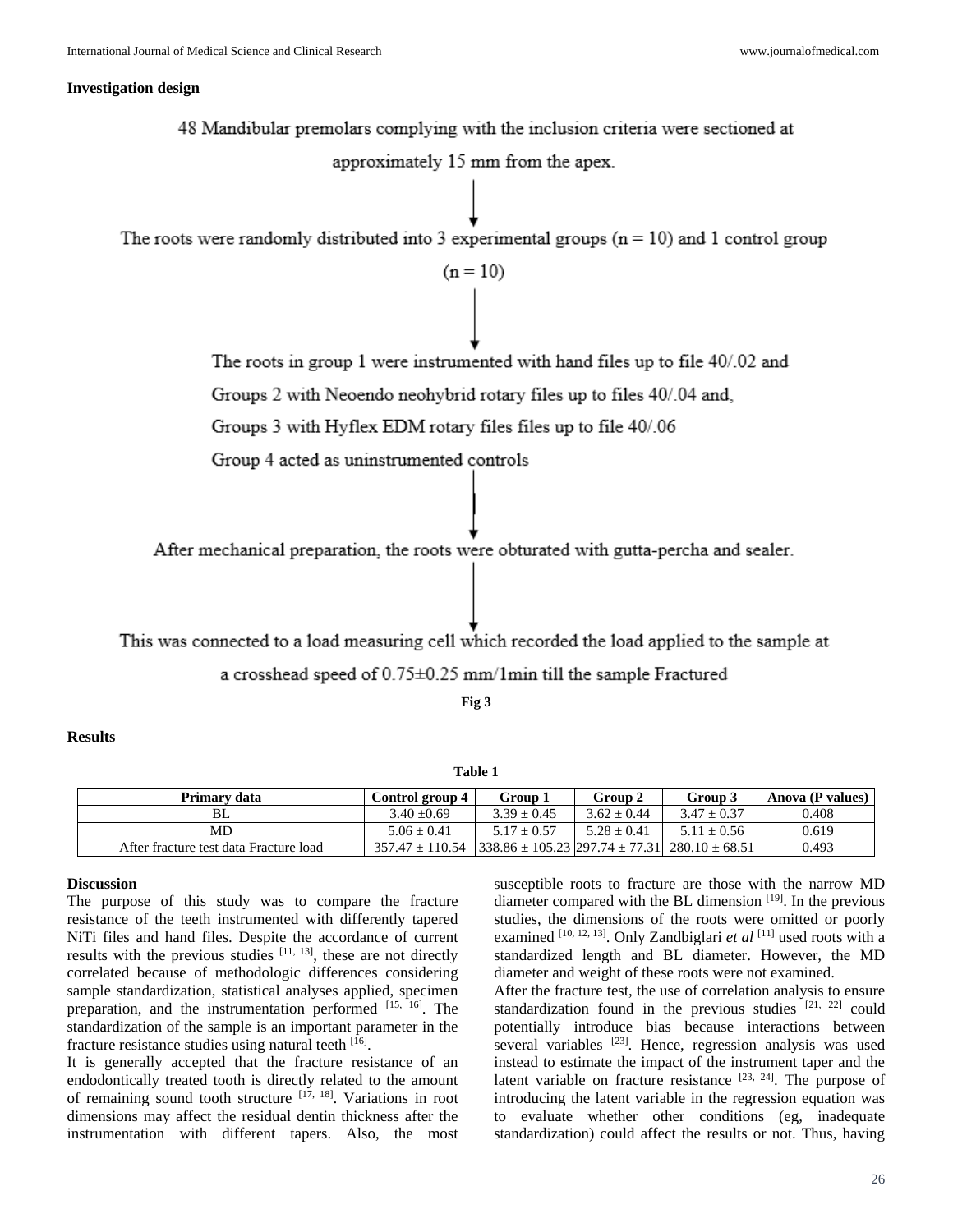controlled the analysis through the latent variable [22].

There seems to be a lack of 3 basic parameters in the experimental methodology of these types of studies in the current literature: the vertical placement of the teeth in molds, simulation of the periodontal ligament, and observation of the tooth structure after specimen preparation have not been documented. Zandbiglari et al <sup>[11]</sup> reported the use of a protractor for the root orientation in the casts, whereas Singla *et al* [13] referred to a soft silicon liner used to aid better handling of the specimens. In the present study, the vertical orientation of the roots was confirmed radio graphically in order to align the tip of the crosshead with the long axis of the roots. In addition, simulation of the periodontal ligament was performed with silicone impression material.

During instrumentation, root canal geometry is formed by the various momentary contacts between the files and the dentinal walls. These contacts induce stresses on the canal walls, producing dentinal defects that can increase the susceptibility of the tooth to fracture  $[24, 25]$ . The level of these contact stresses depends on the mechanical behavior of the files, something mainly determined by their cross-sectional and longitudinal design, torque settings, number of rotations, and kinematics [9, 24, 26, 27] .

In the present study, rotary files of the same design, settings and kinematics were used and were compared to minimally invasive hand instrumentation. Many studies on fracture resistance compare roots instrumented with different rotary systems under the *in vitro* experimental conditions <sup>[21, 22, 28, 29].</sup> Only Singla *et al* <sup>[13]</sup> compared files of the same design but with the different taper (Profile 0.04 and Profile 0.06: Dentsply Maillefer, Ballaigues, Switzerland), and their results were similar to those of our study despite other methodologic differences. Nonetheless, under clinical conditions, both tooth pathology and the root canal anatomy should be taken into consideration when the apical size and taper of preparation are chosen.

The cleaning efficacy of the root canal instrumentation and the resultant vertical fracture strength of the roots are 2 parameters contributing to the success of root canal treatment [13]. Moreover, specimen preparation and the direction of the force applied in this study are different from the clinical conditions. therefore, any direct correlation between fracture load values and clinical reality should be interpreted with caution. Under the given conditions, the present results can only serve as a reasonable predictor of clinical performance.

The current study showed no significant reduction of the fracture resistance of the root by. 06 taper instrumentation compared with 0.04. In agreement with the results, a previous study has shown that during instrumentation, maintaining the natural geometry of the root canals is a paramount stabilizing factor for the tooth, and, therefore, if the root canal outline is not substantially altered, tooth fracture resistance is relatively unaffected<sup>3</sup>. In this study, the decrease in the fracture resistance that followed. 06 taper instrumentation might have been the result of geometric alterations of the root canals because. 06 taper files are more rigid and less adaptable. Another factor could be the typically small diameter of distobuccal roots because root preparation with a thicker file leads to a further weakening of it  $^{[25]}$ . Root fracture occurs as a result of propagation of microcracks created in the root canal

shaping process with occlusal forces [26]. Thus, the increased risk of fracture with the. 06 taper in this study might be associated with the greater number of the craze lines and the greater degree of imposed stress in root dentin. Moreover, the findings corroborated with the results of a previous study that reported that preparation with larger taper instruments significantly weakened the roots. Also, Zandbiglari et al <sup>[28]</sup> suggested that this result was probably caused by the greater amount of dentin removed with larger tapering instruments compared with common taper hand files.

## **Conclusions**

Within the limitations of this study, it can be concluded that the fracture resistance of the roots instrumented with rotary files up to 40/.06 was lower than that of intact roots under *in vitro* experimental conditions. Methodology standardization is of great importance concerning *in vitro* studies for interpretation of the results.

## **Does the study require any investigations or interventions to be conducted in patients or other humans**

No. The study will be done under the supervision of our guide.

## **References**

- 1. Arvaniti IS, Khabbaz MG. Influence of root canal taper on its cleanliness: a scanning electron microscopic study. J Endod,2011:37:871-4.
- 2. Boutsioukis C, Gogos C, Verhaagen B *et al*. The effect of root canal taper on the irrigant flow: evaluation using an unsteady computational fluid dynamics model. Int Endod J,2010:43:909-16.
- 3. Hatton JF, Ferrillo PJ Jr, Wagner G *et al*. The effect of condensation pressure on the apical seal. J Endod,1988:14:305-8.
- 4. Rundquist BD, Versluis A. How does canal taper affect root stresses? Int Endod J,2006:39:226-37.
- 5. Mahran AH, AboEl-Fotouh MM. Comparison of effects of ProTaper, HeroShaper, and Gates Glidden burs on cervical dentine thickness and root canal volume by using multislice computed tomography. J Endod,2008:34:1219- 22.
- 6. Tsesis I, Rosen E, Tamse A *et al*. Diagnosis of vertical root fractures in endodontically treated teeth based on clinical and radiographic indices: a systematic review. J Endod,2010:36:1455-8.
- 7. Kishen A. Mechanisms and risk factors for fracture predilection in endodontically treated teeth. Endod Topics,2006:13:57-83.
- 8. Tang W, Wu Y, Smales RJ. Identifying and reducing risks for potential fractures in endodontically treated teeth. J Endod,2010:36:609-17.
- 9. B€urklein S, Tsotsis P, Sch€afer E. Incidence of dentinal defects after root canal preparation: reciprocating versus rotary instrumentation. J Endod,2013:39:501-4.
- 10. Lam PP, Palamara JE, Messer HH. Fracture strength of tooth roots following canal preparation by hand and rotary instrumentation. J Endod,2005:31:529-32.
- 11. Zandbiglari T, Davids H, Schafer E. Influence of instrument taper on the resistance to fracture of endodontically treated roots. Oral Surg Oral Med Oral